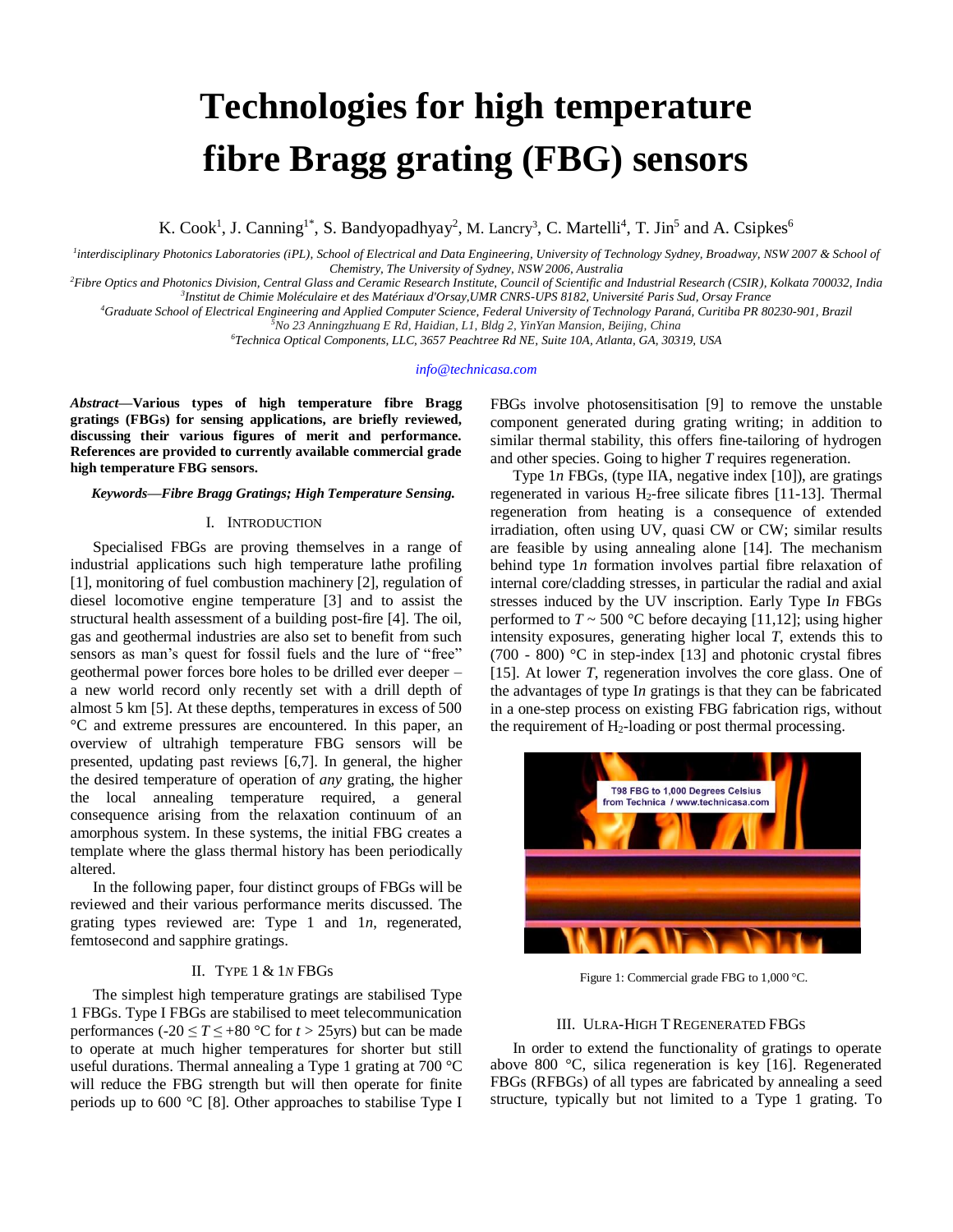access the silica, and to make the process more effective,  $H_2$  is used to further increase strain in processed regions versus those unprocessed. The hydrogen can be used during seed formation or added later during regeneration – the latter enables even draw tower gratings to be regenerated [16]. A seed Type 1 grating is regenerated (typ.  $T \sim 800$  - 900 °C) in H<sub>2</sub>-loaded germanosilicate fibre, often using a UV laser [17] but other sources are possible including fs lasers [18]. Since the changes involve silica, these gratings can survive  $> 1295$  °C [19], 1450 °C for 20-30 mins [20]. A recent study demonstrated the continuous operation of an RFBG at 890 °C for an impressive 9000 hours [21]. Fig 1 is a reference for commercial HT-FBGs.

Unlike thermal stabilization of Type 1 and Type 1n, the much higher temperatures lead to complete relaxation of fibre stresses, in core and cladding. Although now having superior stability, they will also be brittle since compressive stress between cladding and core is removed. It will happen for all fibre devices operated at similar temperatures – regeneration completes this annealing during grating fabrication rather than during application. Regenerated gratings have been used in a range of applications: high *T* glass lathe temperature profiling [1], dual P-T sensing for gas turbines [22], high *T* air flow meters for internal combustion engines [23] and train engine *T* regulation [3]. They have been used to make the first accurate measurements of fibre viscosity [24]. Complex RFBG structures such as phase-shifted gratings [25] and chirped gratings [26] have also be realized, demonstrating the high level of spatial resolution with which the regenerated structure can follow the seed. It is also possible, through the application of controlled tension loads, to even tune the final Bragg wavelength [27]. Regenerated gratings can also be readily multiplexed, with grating arrays used to monitor the distributed temperature profile of an optical fibre preform lathe [1] and a high temperature tubular furnace [28]. Figure 2 shows a commercial grade High-Temperature FBG array useable in the field for applications up to  $1,000$  °C.



Figure 2: Commercial grade FBG Array Sensor to 1,000 °C.

Figure 3 shows typical properties of regenerated gratings inscribed in SMF-28 fibre: (a) and (b) show the clear reflection and transmission spectral profiles respectively. (c) Shows wavelength stability over several hours of operation at 1000°C.



Figure 3. Typical properties of a regenerated grating fabricated in SMF-28 fibre. (a): Reflection spectrum; (b): Transmission spectrum; (c) Wavelength shift over an extended dwell time at 1000 °C. (Source: *i*PL).

### IV. FEMTOSECOND FBGS

Femtosecond FBGs (fs-FBGs) are gratings inscribed using ultrafast lasers either by phase mask [29] or by point-by-point [30]. Multiphoton excitation of the silica band edge in the visible or near IR leads to finer gratings than those reported with two-photon 193 nm light [31,32]. The index change mechanism need not depend on core dopants or H<sub>2</sub>. Femtosecond gratings fall into two categories: Type I and Type II. Type I gratings are formed by laser pulses with energy below the glass damage threshold; the index change is caused by rapid and highly localized heating and cooling of the glass, leading to localized densification and a positive index change. Type II, on the other hand, occur above the glass damage threshold where the glass is ionized leading to structural changes and a changed refractive index. Type II fs-FBGs demonstrate remarkable thermal stability up to  $\sim 1000 \degree C$  [34]. Furthermore, because of the very high intensity fields possible, highly localized plasma ionization and deoxygenation can lead to strong interference effects with the optical field, generating complex condensed structures such as nano gratings as well as depositing silicon (and germanium) rich regions, offering a novel route to semiconductor fabrication in glass [33]. If not scanned over a larger volume of glass, these gratings can suffer from large spectrally wide scattering losses. In terms of applications, fs-FBGs have recently been trialed as temperature sensors for monitoring fluidized bed combustors [2] and also use as radiation resistant temperatures sensors [35]. The index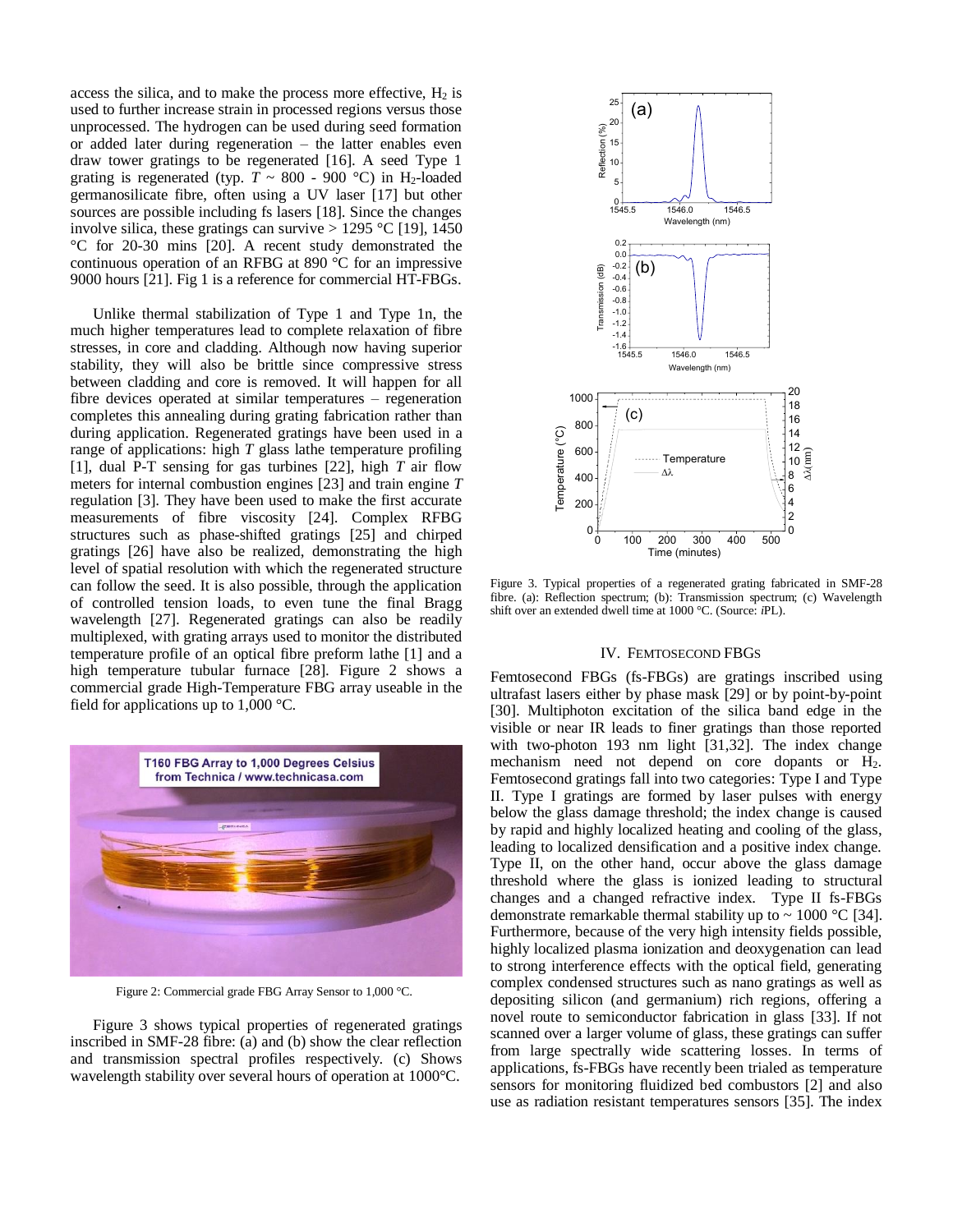change is highly localized and involves significant stressinduced changes around the irradiated regions. For this reason, the higher temperature regime is limited by the thermal response of both the surrounding regions and the fibre itself which has not been relaxed prior to application. Regeneration has been shown improves fs-FBG performance [18].

# V. SAPPHIRE FBGS

To go above the limits imposed by a silica system, FBGs can be inscribed in aluminium oxide or sapphire optical fibre using various approaches but particularly by femtosecond laser fabrication [36]. However, unlike conventional optical fibres that have a core and a cladding, sapphire optical fibre consists simply as a single sapphire fibre with the surrounding air as a cladding. This means there is a huge step index difference  $(\sim$ 0745) and the fibre is inherently highly multimode. The large number of modes makes analysis of the reflection spectra complex and also impacts on sensitivity. The next generation of fibres that may overcome this involve hybrid mixes of silica with aluminate cores. Nevertheless, the higher melting point of these glasses means sapphire FBGs boast the highest temperature performance to date, up to 1900 °C.

Table 1 compares  $d\lambda/dT$  between grating types.

| <b>Grating type</b> | <b>Maximum</b><br>temperature $(^{\circ}C)$ | $d\lambda/dT$ (pm/°C) | <b>Reference</b> |
|---------------------|---------------------------------------------|-----------------------|------------------|
| Type In             | 700                                         | $12.8 - 13.5$         | [9] [10]         |
| <b>Regenerated</b>  | 1295                                        | 16.3                  | $[15]$           |
| Femtosecond         | 1000                                        | 51.8                  | $[26]$           |
|                     |                                             | 23.0 @ room T         |                  |
| <b>Sapphire</b>     | 1900                                        | 35.0 @ 1000 °C        | $[28]$           |
|                     |                                             | 35.0 @1000 °C         |                  |

TABLE 1: TYPICAL GRATING SPECIFICATIONS

#### VI. CONCLUSIONS

A range of optical fibre Bragg gratings capable of high temperature operation have been reviewed. Gratings inscribed in conventional SMF-28 fibre can have their temperature operational limit extended depending on the fabrication technique, with regeneration yielding tolerances beyond 1295 °C. Sapphire gratings, on the other hand, extend this temperature limit much further, up to 1900 °C, addressing the limitations of conventional temperature measurement approaches such as thermocouples and pyrometers at these high temperatures. In contrast to silica waveguides they presently have major design limitations and some research is working on merging the two technologies [38].

## **REFERENCES**

- [1] M.L. Åslund *et al*. "Mapping the thermal distribution within a silica preform tube using regenerated fibre Bragg gratings", Int. J. of Heat and Mass Transfer, 55 (11-12), 3288-3294,(2012).
- [2] R.B. Walker *et al*., "Entrained-flow gasifier and fluidized-bed combustor temperature monitoring using arrays of fs-IR written fiber Bragg gratings," Proc. SPIE 9634, 24<sup>th</sup> Opt. Fibre Sensors (OFS), (2015)
- [3] F. Mezzadri *et al*., "Monitoramento de temperatura em turbina de motor diesel de locomotiva com sensor a fibra óptica", MOMAG2012 – 15<sup>th</sup>

Brazilian Symp. Microwaves & Optoelectronics (SBMO); 10<sup>th</sup> Brazilian Congress for Electromagnetics (CBMag), Brazil (2012).

- [4] P. Rinaudo *et al*., "Evaluation of new regenerated fiber Bragg grating high-temperature sensors in an ISO834 fire test," Fire Saf. J., 71, pp. 332–339, (2015).
- [5] [http://www.digitaljournal.com/tech-and-science/technology/iceland-is](http://www.digitaljournal.com/tech-and-science/technology/iceland-is-drilling-the-world-s-hottest-geothermal-well/article/484178)[drilling-the-world-s-hottest-geothermal-well/article/484178](http://www.digitaljournal.com/tech-and-science/technology/iceland-is-drilling-the-world-s-hottest-geothermal-well/article/484178)
- [6] J. Canning *et al*., "Fibre gratings for high temperature sensor applications", Meas. Sci. Tech. 12, 824-828, (2001)
- [7] J. Canning *et al.*, "Optical fibre Bragg gratings for high-temperature sensing", Opt. Fibre Sensors (OFS-20), UK; Proc. SPIE 7503, (2009).
- [8] M.L. Åslund *et al*. "Thermal stabilisation of Type-I fibre Bragg gratings for operation up to 600°C", Opt. Lett., 35 (4), 586-588, (2010).
- [9] J. Canning, "Photosensitisation and photostabilisation of laser-induced index changes in optical fibres", Opt. Fibre. Tech, 6, 275-289, (2000).
- [10] J. Canning, "Fibre Gratings & Devices for Sensors & Lasers", Lasers & Photon. Rev., 2 (4), 275-289, Wiley, USA (2008).
- [11] L. Dong *et al*., "Negative-index gratings formed by a 193-nm excimer laser," Opt. Lett. 21, 2032-2034 (1996)
- [12] L. Dong and W. F. Liu, "Thermal decay of fiber Bragg gratings of positive and negative index changes formed at 193 nm in a boroncodoped germanosilicate fiber," Appl. Opt. 36, 8222-8226 (1997)
- [13] N. Groothoff and J. Canning, "Enhanced type IIA gratings for hightemperature operation," Opt. Lett. 29, 2360-2362 (2004)
- [14] E. Lindner *et al*., "Thermal regenerated type IIa fiber Bragg gratings for ultra-high temperature operation," Opt. Comm., 284, 183–185, (2011).
- [15] K. Cook *et al*., "High-temperature type IIa gratings in 12-ring photonic crystal fibre with germanosilicate core", J. Europ. Opt. Soc. - Rapid Pub., 3, (2008).
- [16] J. Canning, "Regeneration, regenerated gratings and composite glass properties: the implications for high temperature micro and nano milling and optical sensing" Measurement, (2015).
- [17] E. Lindner *et al*., "Post-hydrogen-loaded draw tower fiber Bragg gratings and their thermal regeneration", Appl. Opt, 50(17), 2519 (2011)
- [18] S. Bandyopadhyay *et al*., "Ultra-high temperature regenerated gratings in boron codoped germanosilicate optical fibre using 193nm", Opt. Lett., 33 (16), 1917-1919, (2008).
- [19] K. Cook *et al.*, "Regenerated femtosecond fibre gratings", Proc. SPIE, Vol. 8351, 835111 (2012).
- [20] J. Canning *et al*., "Extreme silica optical fibre gratings", Sensors, 8, 64428, (2008).
- [21] M. L. Åslund *et al*., "Rapid disappearance of regenerated fibre Bragg gratings at temperatures approaching 1500ºC in Boron-codoped Germano silicate optical fibre", 4<sup>th</sup> Europ. Wkshp on Opt. Fiber Sensors (EWOFS), Portugal (2010).
- [22] G. Laffont *et al.*, "9000 hours-long high temperature annealing of regenerated fiber Bragg gratings," Proc. SPIE 8794, 5<sup>th</sup> Europ. Wkshp on Opt. Fibre Sensors (EWOFS), 87941X (2013).
- [23] T. Chen *et al.*, "Regenerated gratings in air-hole microstructured fibers for high-temperature pressure sensing," Opt. Lett. 36, 3542-3544 (2011)
- [24] R. Chen *et al*., "High-Temperature Flow Sensing Using Regenerated Gratings in Self-Heated High Attenuation Fibers," in CLEO: 2014, OSA Technical Digest (online) (OSA, 2014), paper SF2I.2.
- [25] L-Y. Shao *et al.*, "The viscosity of silica optical fibers characterized using regenerated gratings", Acta Materiala, 61, 6071-6081 (2013)
- [26] J. Canning *et al*., "Regenerated gratings", J. Euro. Opt. Soc., Rapid Pub., 4, 09052 (2009).
- [27] S. Gao *et al.*, "Ultra-high temperature chirped fiber Bragg gratings produced by gradient stretching of viscoelastic silica," Opt. Lett. 38 (24), 5397-5400 (2013).
- [28] T. Wang *et al.*, "Regeneration of fiber Bragg gratings under strain," Appl. Opt. 52, 2080-2085 (2013).
- [29] G. Laffont *et al.*, "Multiplexed regenerated fiber Bragg gratings for high-temperatrue measurment," Meas. Sci. Technol. 24, 094010 (2013).
- [30] S.J. Mihailov *et al.*, "Review of femtosecond infrared laser-induced fibre Bragg grating sensors made with a phase mask," Sensor Rev. 31/4, 321–327, (2011).
- [31] A. Martinez *et al.*, "Direct writing of fibre Bragg gratings by femtosecond laser," Electron. Lett., 40 (19), (2004).